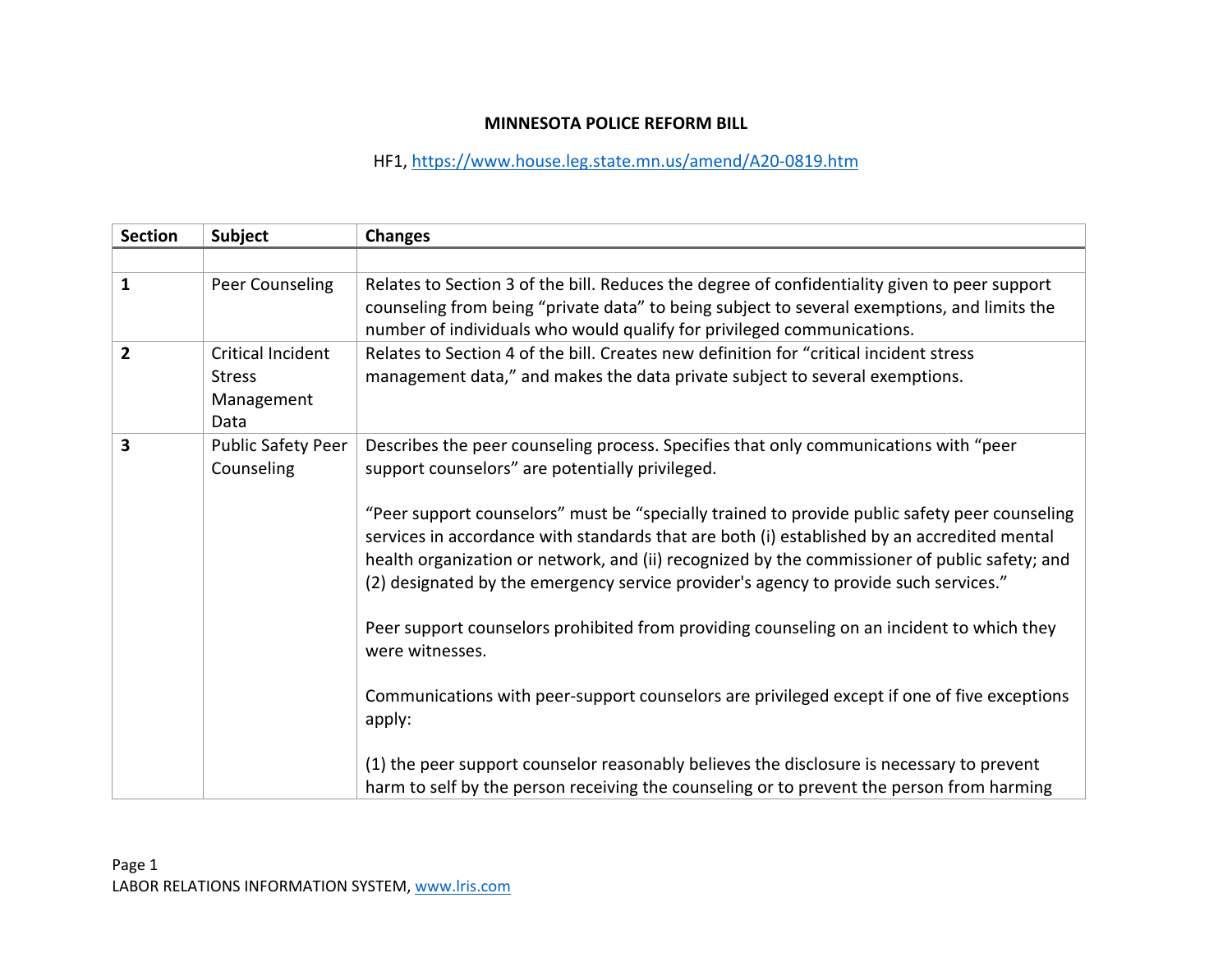|   |                                    | another person, provided the disclosure is only for the purpose of preventing the person<br>from harming self or others and limited to information necessary to prevent such harm;                                                                                                           |
|---|------------------------------------|----------------------------------------------------------------------------------------------------------------------------------------------------------------------------------------------------------------------------------------------------------------------------------------------|
|   |                                    | (2) the person receiving public safety peer counseling discloses information that is required<br>to be reported under the mandated reporting laws.                                                                                                                                           |
|   |                                    | (3) the person who received public safety peer counseling provides written consent<br>authorizing disclosure of the information.                                                                                                                                                             |
|   |                                    | (4) the person receiving the counseling is deceased and the surviving spouse or administrator<br>of the estate of the deceased emergency service provider gives written consent authorizing<br>disclosure of the information.                                                                |
|   |                                    | (5) the emergency service provider who received public safety peer counseling voluntarily<br>testifies, in which case the peer support counselor may be compelled to testify on the same<br>subject.                                                                                         |
| 4 | Critical Incident<br><b>Stress</b> | Creates for "critical incident stress management team members" the same conditional<br>privilege as for peer support counselors, subject to the same exceptions.                                                                                                                             |
|   | Management                         | Limits to privilege to those who meet the following definition: "(e) Critical incident stress<br>management team member" means an individual who:                                                                                                                                            |
|   |                                    | (1) is trained to provide critical incident stress management services in accordance with<br>standards that are both (i) established by a nationally recognized critical incident stress<br>management organization or network, and (ii) recognized by the commissioner of public<br>safety; |
|   |                                    | (2) was approved to function as a critical incident stress management team member prior to<br>the time critical incident stress management services are provided; and                                                                                                                        |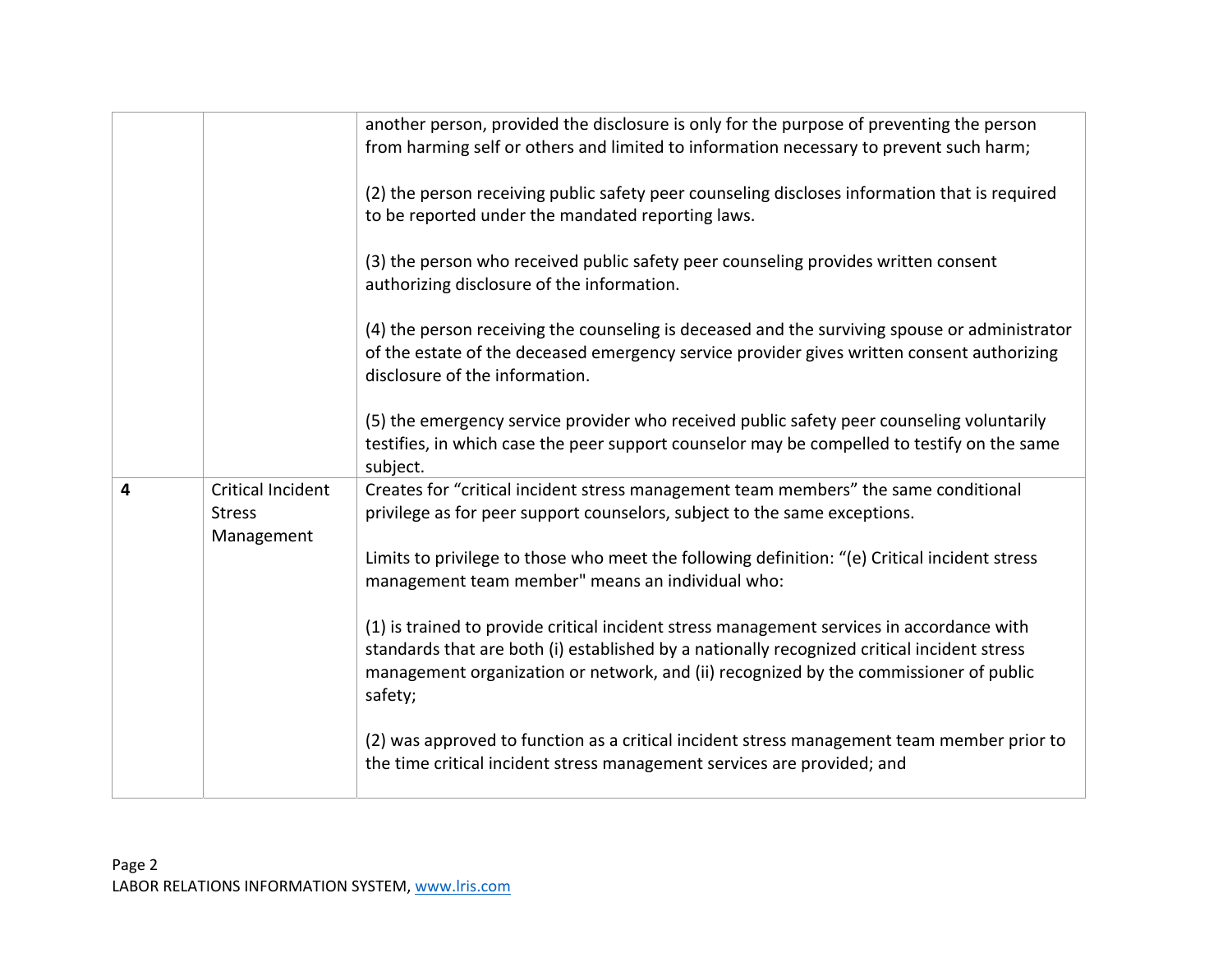|    |                                                       | (3) is approved to function as a critical incident stress management team member at the time<br>the critical incident stress management services are provided.                                                                                                                                                                                                                                                                                                                                          |
|----|-------------------------------------------------------|---------------------------------------------------------------------------------------------------------------------------------------------------------------------------------------------------------------------------------------------------------------------------------------------------------------------------------------------------------------------------------------------------------------------------------------------------------------------------------------------------------|
| 5  | Independent Use<br>of Force<br>Investigations<br>Unit | Creates an independent Use of Force Investigations Unit within the statewide Bureau of<br>Criminal Apprehension to conduct officer-involved death investigations.<br>Materials related to investigations performed by the unit will be public, subject to limited<br>exceptions.                                                                                                                                                                                                                        |
| 6  | Residency                                             | Permits home rule cities and counties to offer peace officers residency exceptions.                                                                                                                                                                                                                                                                                                                                                                                                                     |
| 7  | Use of Force                                          | <b>Relates to Section 8</b>                                                                                                                                                                                                                                                                                                                                                                                                                                                                             |
| 8  | Prohibited uses<br>of force                           | Prohibits the use any of the following restraints unless necessary "to protect the peace<br>officer or another from death or great bodily harm":<br>(1) a choke hold;                                                                                                                                                                                                                                                                                                                                   |
|    |                                                       | (2) tying all of a person's limbs together behind the person's back to render the person<br>immobile; or                                                                                                                                                                                                                                                                                                                                                                                                |
|    |                                                       | (3) securing a person in any way that results in transporting the person face down in a<br>vehicle.                                                                                                                                                                                                                                                                                                                                                                                                     |
|    |                                                       | A "choke-hold" is defined as "a method by which a person applies sufficient pressure to a<br>person to make breathing difficult or impossible, and includes but is not limited to any<br>pressure to the neck, throat, or windpipe that may prevent or hinder breathing, or reduce<br>intake of air. Choke hold also means applying pressure to a person's neck on either side of<br>the windpipe, but not to the windpipe itself, to stop the flow of blood to the brain via the<br>carotid arteries." |
| 9  | Use of Force<br>Reporting                             | Makes deadly force reporting to the FBI mandatory, and requires same information to be<br>reported to the Bureau of Criminal Apprehension.                                                                                                                                                                                                                                                                                                                                                              |
| 10 | <b>Board of Police</b><br>Officers                    | Expands board from 15 to 17 members, with additional members to be appointed by the<br>governor.                                                                                                                                                                                                                                                                                                                                                                                                        |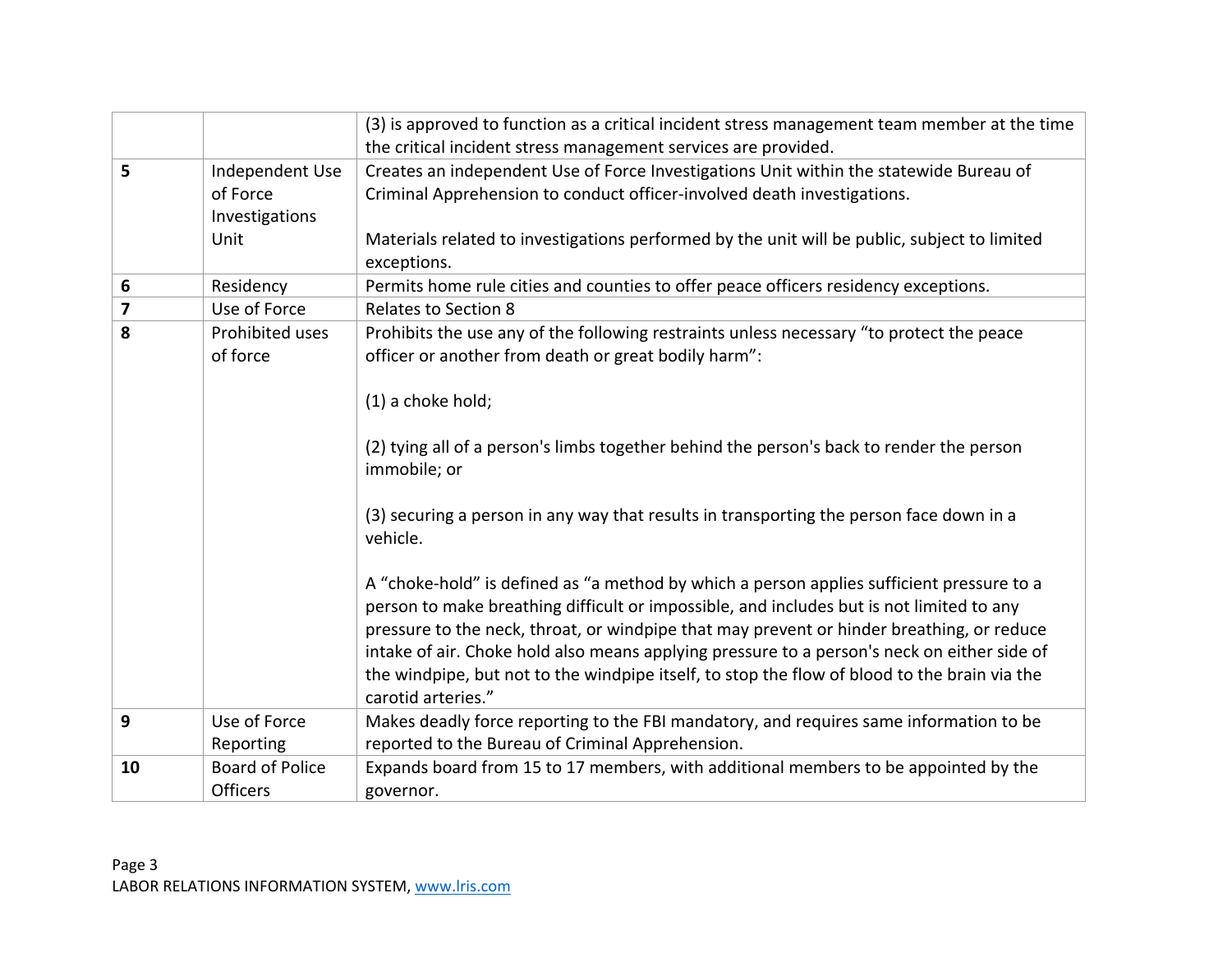|    | Standards and<br>Training                                                 |                                                                                                                                                                                                                                                                                                                                                                    |
|----|---------------------------------------------------------------------------|--------------------------------------------------------------------------------------------------------------------------------------------------------------------------------------------------------------------------------------------------------------------------------------------------------------------------------------------------------------------|
| 11 | <b>POST Licensure</b>                                                     | "If the board adopts rules to establish a subcommittee to investigate licensure actions, the<br>subcommittee must have: (1) one voting board member appointed from the general public;<br>and (2) three voting board members who are current or former peace officers."                                                                                            |
| 12 | Warrior-Style<br>Training                                                 | Defines "warrior-style training" as "training for peace officers that dehumanizes people or<br>encourages aggressive conduct by peace officers during encounters with others in a manner<br>that deemphasizes the value of human life or constitutional rights, the result of which<br>increases a peace officer's likelihood or willingness to use deadly force." |
|    |                                                                           | Prohibits POST credits or tuition reimbursement for warrior-style training and prohibits law<br>enforcement agencies from providing "warrior-style training, directly or through a third<br>party, to a peace officer."                                                                                                                                            |
| 13 | <b>Ensuring Police</b><br><b>Excellence and</b><br>Improving<br>Community | Creates the Ensuring Police Excellence and Improving Community Relations Advisory Council,<br>comprised of 15 members, ten of whom are members of the public.<br>"(a) The purpose of the council is to assist the [POST] board in maintaining policies and                                                                                                         |
|    | Relations<br><b>Advisory Council</b>                                      | regulating peace officers in a manner that ensures the protection of civil and human rights.<br>The council shall provide for citizen involvement in policing policies, regulations, and<br>supervision. The council shall advance policies and reforms that promote positive interactions<br>between peace officers and the community.                            |
|    |                                                                           | (b) The board chair must place the council's recommendations to the board on the board's<br>agenda within four months of receiving a recommendation from the council.                                                                                                                                                                                              |
| 14 | Police Officer<br>Data                                                    | POST to create a central repository for peace officer data designated as public data.                                                                                                                                                                                                                                                                              |
| 15 | Statewide Use of<br><b>Force Standards</b>                                | By September 1, 2020, POST must adopt an updated comprehensive written model policy on<br>the use of force, including deadly force, by peace officers, and distribute this policy to the<br>chief law enforcement officer of every law enforcement agency in the state.                                                                                            |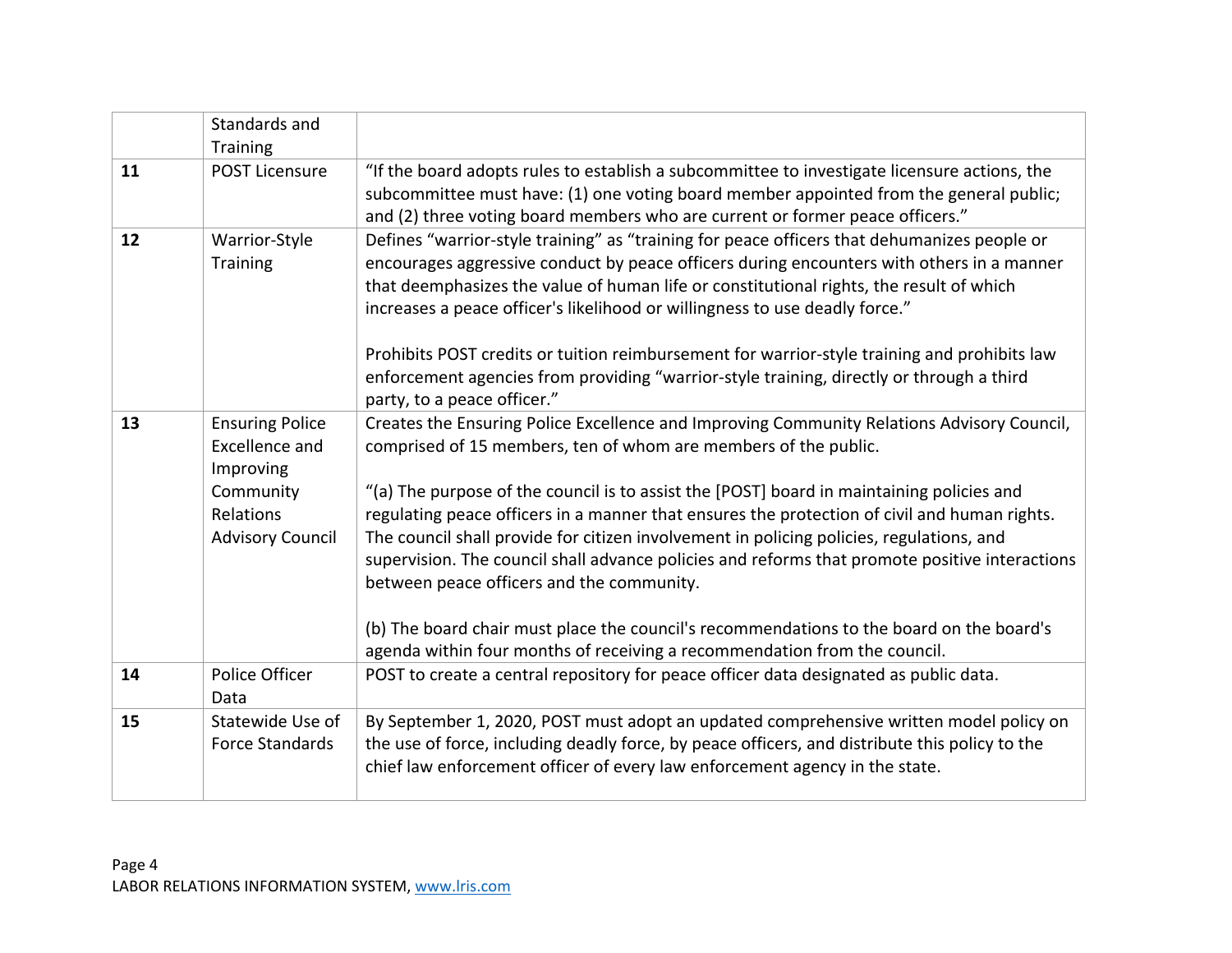|    |                           | The model policy must recognize and respect the sanctity and value of all human life and the<br>need to treat everyone with dignity and without prejudice. At a minimum, the policy must<br>include:<br>(1) a duty for peace officers to intercede when present and observing another peace officer<br>using force that is clearly beyond what is objectively reasonable under the law and the<br>particular circumstances of the case, and in a position to do so;<br>(2) a duty for peace officers to report any illegal use of force by another peace officer to the<br>officer's chief law enforcement officer; and |
|----|---------------------------|-------------------------------------------------------------------------------------------------------------------------------------------------------------------------------------------------------------------------------------------------------------------------------------------------------------------------------------------------------------------------------------------------------------------------------------------------------------------------------------------------------------------------------------------------------------------------------------------------------------------------|
|    |                           | (3) requiring that less lethal measures be considered first by the officer."                                                                                                                                                                                                                                                                                                                                                                                                                                                                                                                                            |
|    |                           | Local agencies required to have policies that are "identical or substantially similar to the<br>model policy."                                                                                                                                                                                                                                                                                                                                                                                                                                                                                                          |
| 16 | <b>Record Keeping</b>     | Requires record-keeping of materials under Section 15.                                                                                                                                                                                                                                                                                                                                                                                                                                                                                                                                                                  |
| 17 | Licensing                 | Grants POST authority to seek injunctions to ensure compliance with statewide force                                                                                                                                                                                                                                                                                                                                                                                                                                                                                                                                     |
|    | Sanctions                 | standards.                                                                                                                                                                                                                                                                                                                                                                                                                                                                                                                                                                                                              |
| 18 | Reporting<br>Requirements | All agencies must submit individual peace officer data classified as public and submitted using<br>encrypted data that POST determines is necessary to:                                                                                                                                                                                                                                                                                                                                                                                                                                                                 |
|    |                           | (1) evaluate the effectiveness of statutorily required training;                                                                                                                                                                                                                                                                                                                                                                                                                                                                                                                                                        |
|    |                           | (2) assist the Ensuring Police Excellence and Improving Community Relations Advisory Council<br>in accomplishing the council's duties; and                                                                                                                                                                                                                                                                                                                                                                                                                                                                              |
|    |                           | (3) allow for the board, the Ensuring Police Excellence and Improving Community Relations<br>Advisory Council, and the board's complaint investigation committee to identify patterns of<br>behavior that suggest an officer is in crisis or is likely to violate a board-mandated model<br>policy.                                                                                                                                                                                                                                                                                                                     |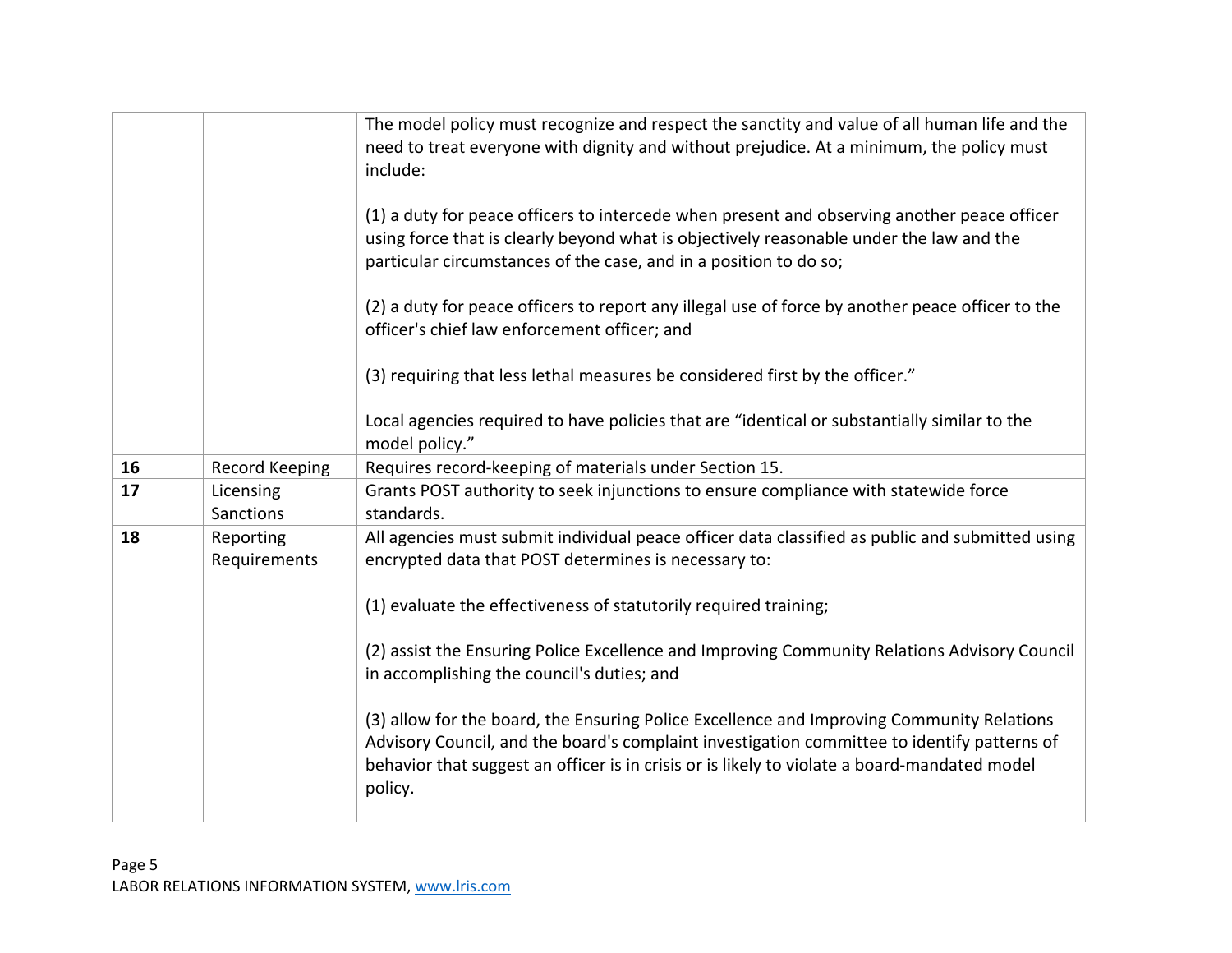|    |                                                                                                | Law enforcement agencies and political subdivisions are prohibited from entering into a<br>confidentiality agreement that would prevent disclosure of the data required to be reported.<br>POST to make annual reports of summary data.                                                                                                                                                                                                                                                                                                                                                                                                                                           |
|----|------------------------------------------------------------------------------------------------|-----------------------------------------------------------------------------------------------------------------------------------------------------------------------------------------------------------------------------------------------------------------------------------------------------------------------------------------------------------------------------------------------------------------------------------------------------------------------------------------------------------------------------------------------------------------------------------------------------------------------------------------------------------------------------------|
| 19 | <b>Training in Crisis</b><br>Response,<br>Conflict<br>Management,<br>and Cultural<br>Diversity | Mandates training in crisis intervention and mental illness crises; conflict management and<br>mediation; ensuring safer interactions between peace officers and persons with autism; and<br>recognizing and valuing community diversity and cultural differences to include implicit bias<br>training.<br>Requires that training be provided by a POST-approved entity.                                                                                                                                                                                                                                                                                                          |
|    |                                                                                                | The training shall consist of at least 16 continuing education credits with a minimum of six<br>hours for crisis intervention and mental illness crisis training and four hours to ensure safer<br>interactions between peace officers and persons with autism within an officer's three-year<br>licensing cycle.                                                                                                                                                                                                                                                                                                                                                                 |
|    |                                                                                                | Training must include (1) techniques for relating to individuals with mental illnesses and the<br>individuals' families; (2) techniques for crisis de-escalation; (3) techniques for relating to<br>diverse communities and education on mental illness diversity; (4) mental illnesses and the<br>criminal justice system; (5) community resources and supports for individuals experiencing a<br>mental illness crisis and for the individuals' families; (6) psychotropic medications and the<br>medications' side effects; (7) co-occurring mental illnesses and substance use disorders; (8)<br>suicide prevention; and (9) mental illnesses and disorders and the symptoms. |
|    |                                                                                                | The training must also include training on children and families of individuals with mental<br>illnesses to enable officers to respond appropriately to others who are present during a<br>mental illness crisis.                                                                                                                                                                                                                                                                                                                                                                                                                                                                 |
| 20 | <b>Autism Training</b>                                                                         | Mandatory autism training on both a pre-service and in-service basis. The training must<br>include:                                                                                                                                                                                                                                                                                                                                                                                                                                                                                                                                                                               |
|    |                                                                                                | (1) autism overview and behavioral understanding;                                                                                                                                                                                                                                                                                                                                                                                                                                                                                                                                                                                                                                 |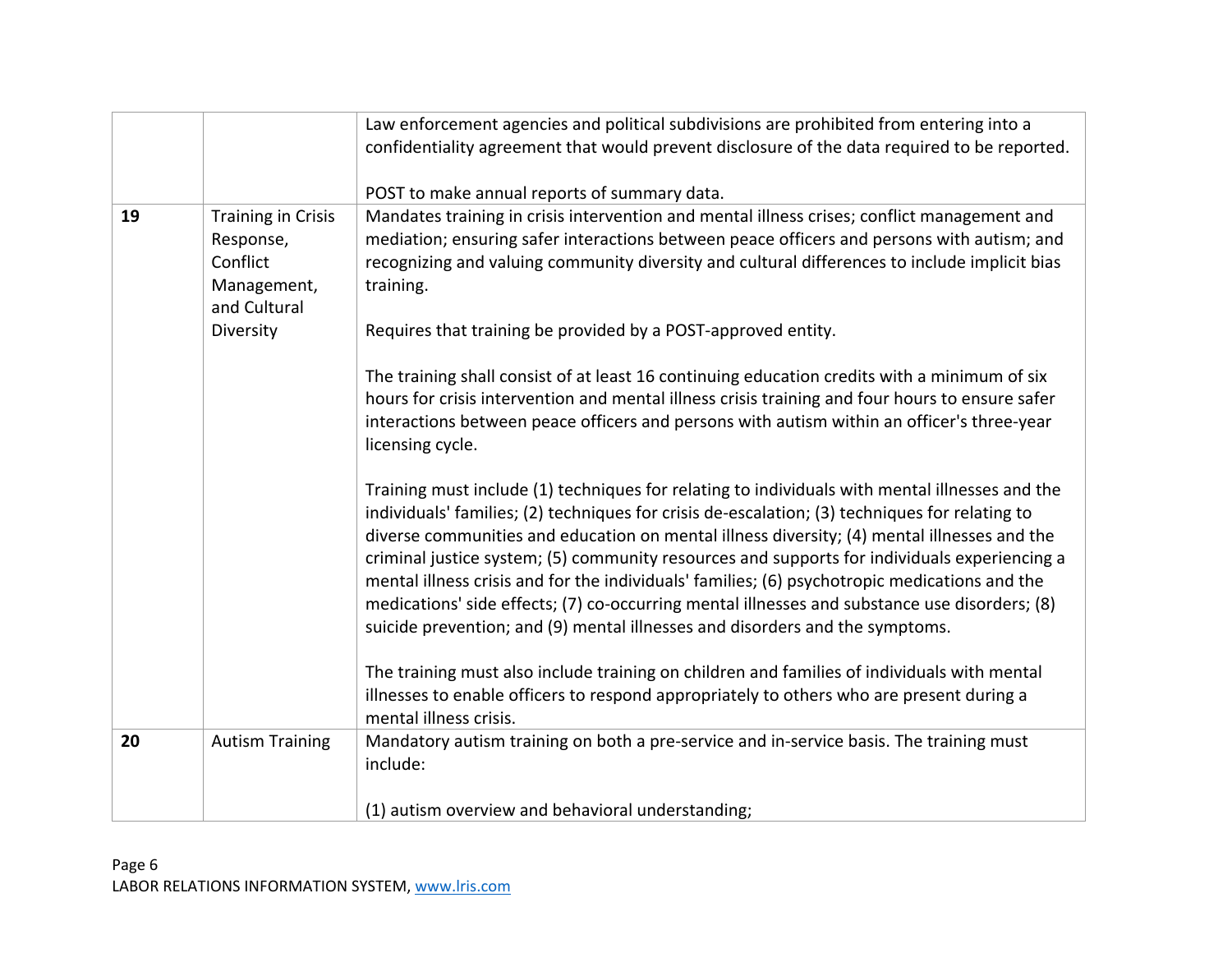|    |                   | (2) best practices for interventions and de-escalation strategies;                                                                                                                                                                                                                                   |
|----|-------------------|------------------------------------------------------------------------------------------------------------------------------------------------------------------------------------------------------------------------------------------------------------------------------------------------------|
|    |                   | (3) prevention and crisis reduction models; and                                                                                                                                                                                                                                                      |
|    |                   | (4) objective review of tools and technology available.                                                                                                                                                                                                                                              |
| 21 | Duty to Intercede | Subject to potential POST decertification, officers required to:                                                                                                                                                                                                                                     |
|    |                   | "(a) Regardless of tenure or rank, a peace officer must intercede when:                                                                                                                                                                                                                              |
|    |                   | (1) present and observing another peace officer using force in violation of [the law] or<br>otherwise beyond that which is objectively reasonable under the circumstances; and                                                                                                                       |
|    |                   | (2) physically or verbally able to do so.                                                                                                                                                                                                                                                            |
|    |                   | (b) A peace officer who observes another employee or peace officer use force that exceeds<br>the degree of force permitted by law has the duty to report the incident in writing within 24<br>hours to the chief law enforcement officer of the agency that employs the reporting peace<br>officer." |
| 22 | Arbitration       | Entirely changes system of disciplinary arbitrations. Arbitrators are selected from an<br>alphabetically-rotating list of six arbitrators maintained by the State.                                                                                                                                   |
|    |                   | The State "may consider" the usual standards for the selection of arbitrators "as well as a<br>candidate's experience and training in cultural competency, racism, implicit bias, and<br>recognizing and valuing community diversity and cultural differences."                                      |
|    |                   | The six arbitrators are prohibited from serving "as an arbitrator in a labor arbitration other<br>than a grievance arbitration as defined in this section."                                                                                                                                          |
|    |                   | Arbitrators required to receive training that must include at least six hours on the topics of<br>cultural competency, racism, implicit bias, and recognizing and valuing community diversity                                                                                                        |